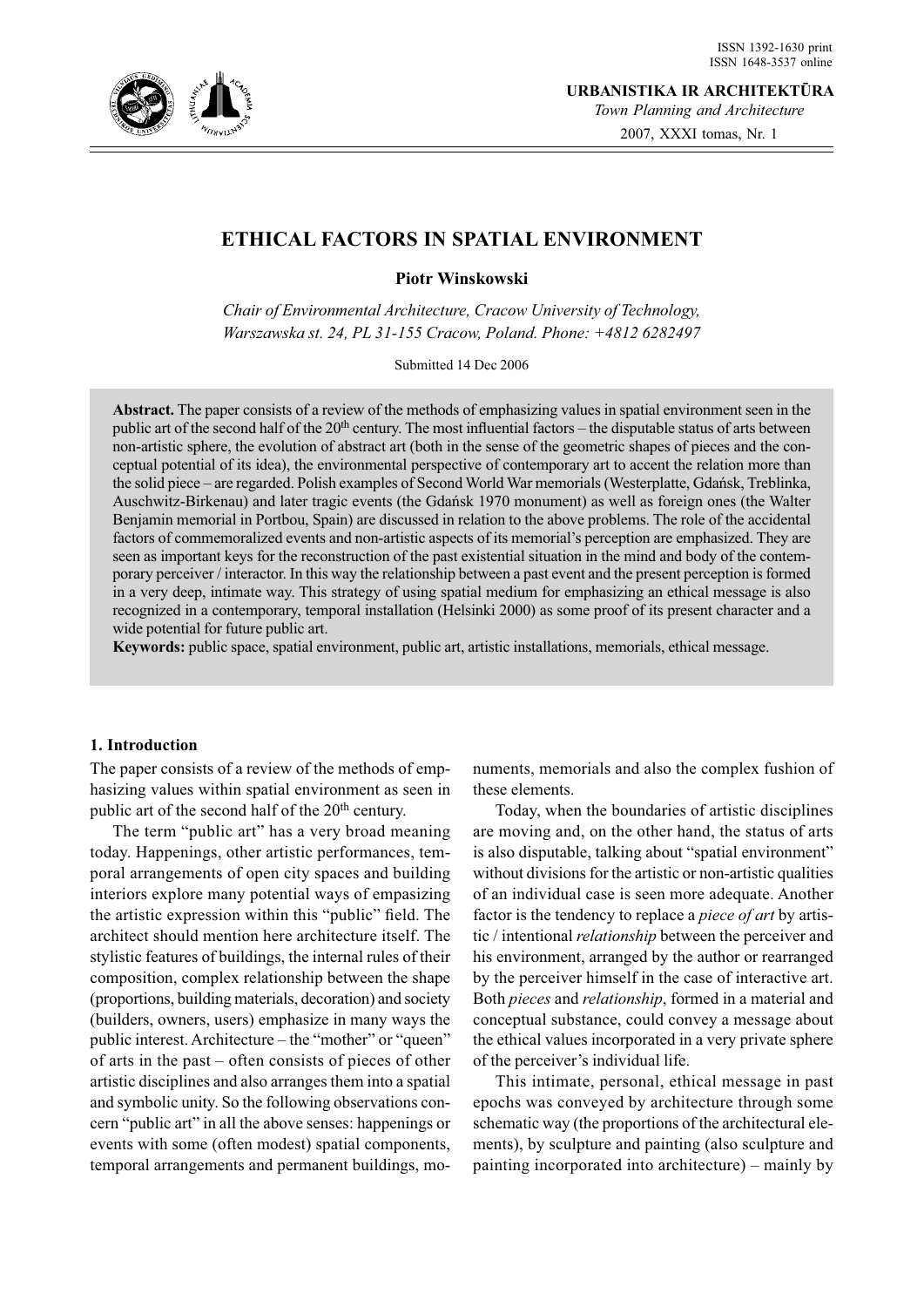personification. In the 20<sup>th</sup> century abstract art showed other ways of shaping art pieces and emphasizing values through arts. In the preliminary stage of the artistic avantgarde these values, mainly concerning an inner artistic, even the hermetic problems of the new qualities of visual tools, its non-mimetic character, experiments with movement, are not related to the ethical sphere.

The Second World War constitutes here an important change. The moral shock, evoked by the huge scale of Nazi crimes, recognized after the war, the *banality of evil* (according to Hannah Arendt), seen later during the Nurenberg Trials and the Jerusalem trial of Eichmann, generates questions about the visual representation of these crimes, the artistic explanations of its mechanisms and, mainly, the commemoration of the war victims.

The first crucial fact here was the non-heroic (in "visual" sense) death of these victims: mainly the civil victims of Nazi mass-extermination, the victims of the Holocaust, etc. Personification would show them in a situation non-acceptable from the point of view of human dignity, and counter-productive in the sense of commemoration, which needs icons / images given for the memory to coming generations.

The second fact is the gradual success of modern art, especially the ideals of the abstract shaping of spatial environment (art, architecture, sculpture, according to the above remarks). Abstract tendency accommodates a wider spectrum of ideas, according to the move from the position of the avantgarde to the mainstream. This process opens the field of the abstract (geometric in the spatial shape and conceptual in the sense of artistic, intellectual speculation) aspects of the commemorated events. The mass character of these events evoked often a grand scale of spatial arrangements, especially on their original sites.

The more cruel nature of the war on the East European front (in comparison with the West), the permanent five-year partisan war of the underground Polish Land Army against the Nazis, the planned by Nazis and partially executed mass-extermination of Jews and Slavonic nations, and connected with them Nazis decisions to localize on Polish territory large extermination camps – all these factors lead to an especially high number of war death places and a unique, tragic chance for Polish postwar art to achieve experience in the cases of commemorating them.

The parameters of the spatial environment mentioned above – rather the *relationship* than *piece*, the *abstract* (conceptual) method of the transformation of some features of the original, tragic events into artistic

means and the *abstract* (often geometrical) shape of the executed piece – together with the ethical orientation of their message open up a wide field for later artistic development. The structure of relationship between an ethical message and spatial parameters, should be considered to be fruitful for examination in contemporary art.

### **2. Examples**

One of the first battles of the Second World War took place at Westerplatte: the coast guard station on the Polish territory, *vis a vis* the harbour of the "Free City" of Gdańsk where the city government had been dominated by the Nazis since the 1930s. The Polish 7-day defense, under permanent artillery fire, resulted in the ground being full of missiles and scrapnel and a total lack of greenery at this site.

A memorial, designed by Adam Haupt, Franciszek Duszenko and H. Kitowski, was erected here in 1966. It is dedicated to the defenders of Westerplatte and to all the Polish coast guards and navy soldiers of the Second World War. There are the names of battles cut on the surface of the obelisk (Fig 1). Between the present quiet, nice park environment with trees and foot-paths and the volume of the massive, stone memorial there appears tension which recalls an extremely heavy character of the battle. This tension achieved by artistic means is, surprisingly, increased by a trite, non-artistic relic: the remains of a modest military barrack, not a bunker, a structure which was not crucial for the battle. This twostoried structure is preserved at the maximum of 40 %, so its impressive view is very important here. Rumpled concrete floors, openworked walls and broken beams, standing between trees, reconstruct the intensity of the battle in the viewer's imagination and enforce the effect of the memorial (Fig 2). The battle, which rumples the concrete slab as a sheet of paper (we can touch it), makes the density of fire, literally – palpable, and the commemorative message of the nieghbouring monument – more real and serious.

Newertheless, at Westerplatte the battle was hard for both sides – the seacoast defense artillery against that of the cruiser. A tragic assymetry in the battle equipment and military skills appears in another place: in the defense of a few hours of the Polish post-office in Gdańsk on September 1, 1939 with soldiers against clerks and tanks against pistols. Polish clerks, civil representatives of the Polish state in the "Free City" of Gdańsk, were killed during the battle, others imme-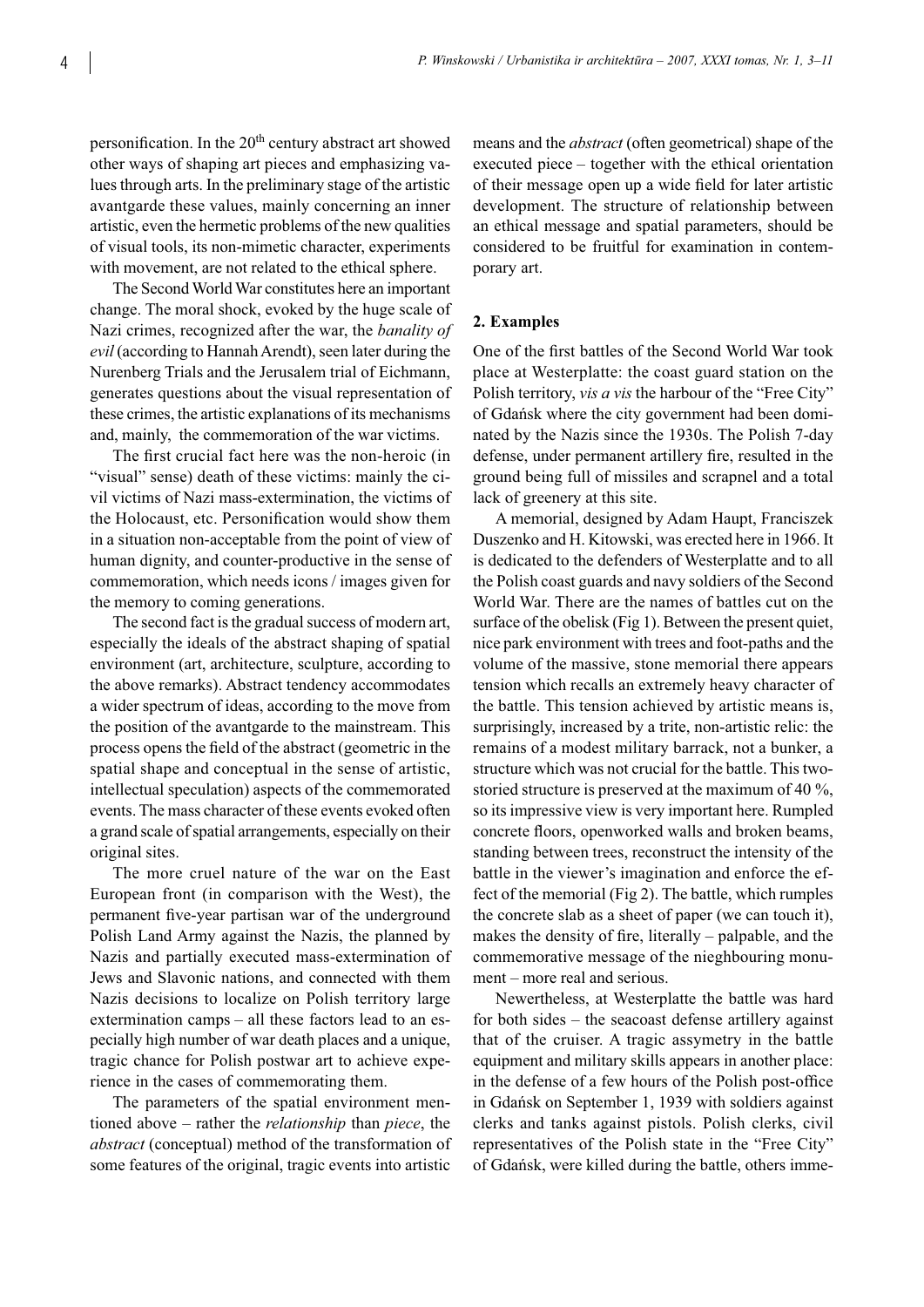

**Fig 1.** Adam Haupt, Franciszek Duszenko and H. Kitowski, Westerplatte Memorial, Gdańsk, 1966

**Fig 2.** Ruined barrack near the Westerplatte Memorial, Gdańsk

diately after capitulation, others in the Stutthof Nazi extermination camp.

A monument designed by Wincenty Kuama in 1979 arranges the site of the battle in front of the post-office building [1]. Old-fashioned cobble-stones gradually change the flat square into soft flexures (Fig 3). The culmination of flexures appears in the monument, where stones are partially replaced by more and more light, stainless steel plains. In a similar style of curved forms the figure of a dying postman and some female person (*Nike*) are executed. Therefore, the levity of the steel plains is more interesting than the personification. They are shaped into a cloud of sheets/letters over the head of *Nike*, at the top of the monument (Fig 4).

Sheets of paper flying around the burnt and collapsing office buildings, and we could see these dramatic images in the TV transmissions of the World Trade Center attacks on September 11, 2001. There were no TV relations in 1939, so the artistic invention shows us the tragedy through this one, non-crucial yet impressive,

"innocent" aspect of the commemorated event. There is a very clear and strong message about the violence, which attacks in the first step the people who work with the words written on the paper, who can send the letter with a warning and call for help. The history of burning papers, letters, books (Nazi practice in the 1930s) or crime proofs, and resistance by words of truth written and sent, are here emphasized and raised to a universal level – as a civilizational battle between barbarism and "Gutenberg galaxy".

The "Way-Monument" project by Oskar Hansen, Zofia Hansen, Jerzy Jarnuszkiewicz, Edmund Kupiecki, Julian Pałka, Lechosław Rosiński, of the second stage of the international competition of the Nazi extermination camp Auschwitz-Birkenau memorial in 1958, has achieved historical importance in Polish postwar art [2, 3]. The authors invent only one element in a large area: a wide, asphalt, diagonal way, built somewhat higher to the ground, starting at the entry to the camp, going through long rows of barraks, rows of former electri-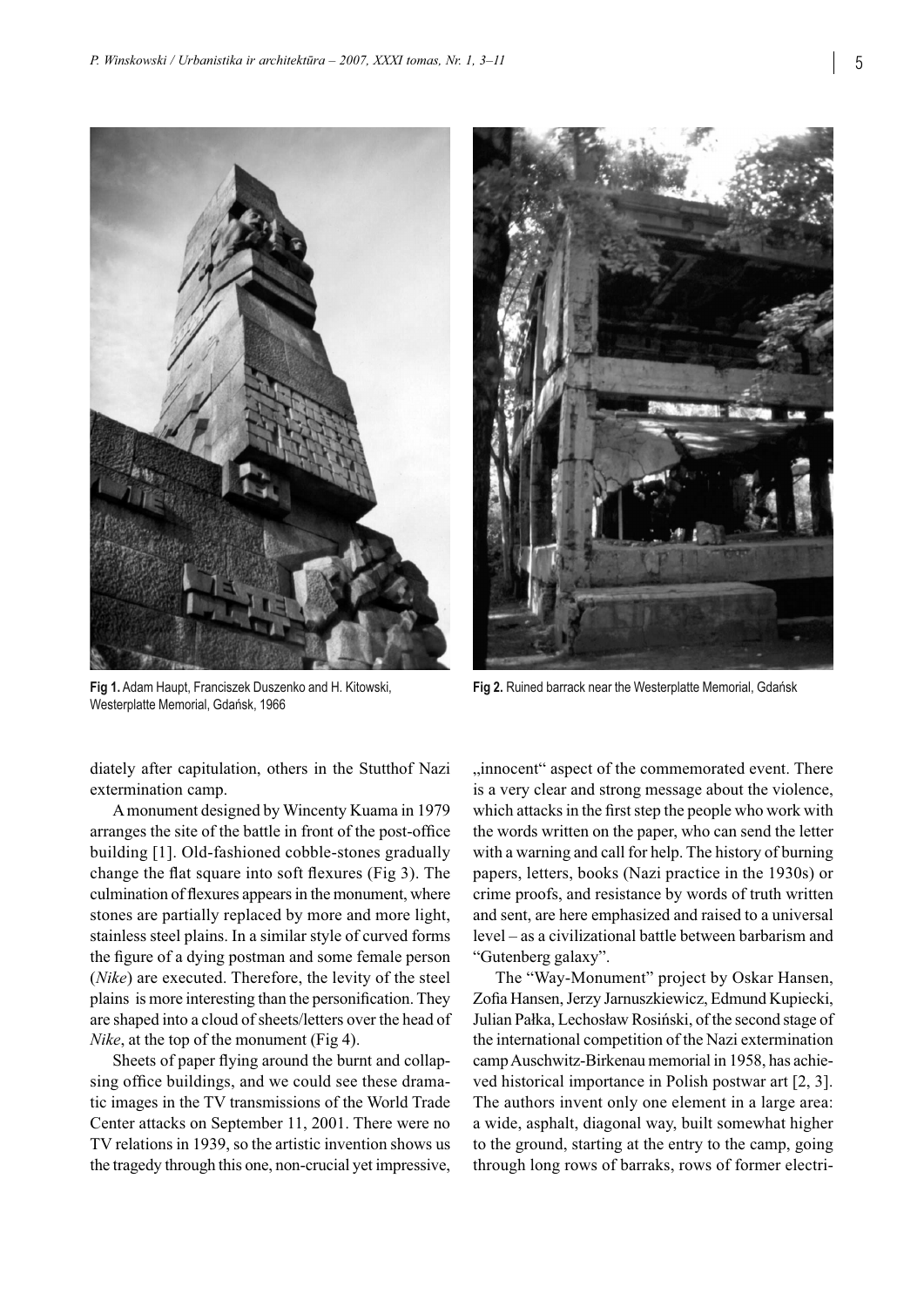

**Fig 3.** Contemporary arrangement of the square in front of the pre-war Polish Post-Office Building in Gdańsk



**Fig 4.** Wincenty Kućma, Monument of Defenders of Polish Post-Office Building in Gdańsk, 1979

city fence poles, and finishing at the ruined crematory. The camp relics placed at the area of the way would be protected on the site and surrounded by the asphalt. Viewers had to walk around them (Fig 5). The rest of the camp territory was appointed to be reclaimed by nature: trees, grass, animals from the neighbouring forest - as a "natural clock" showing the years' lapses from the time of war and life conquerning death. The minimalisation of visual elements and the length of the way, leads the visitor to intime, personal reflection - gives time and material for it; gives voice to the camp's relics, to it's size and it's invisible parts between the trees, without any additional expression of any "dramatic" sculpture.

The executed arrangement designed finally in collaboration with an Italian team (the prize *ex aequo*) mixes elements from both ideas, adds sculptures, texts in many languages cut in stone plates and misses the message of the most important part – the artifical way, which we can go through the former camp via a different, slanting order. Today, within the executed arrangement, we have to step directly on the ground on the same level, and in the same, ortogonal order, created by the camp's urban grid.

A visit to the place of such a strange crime is impressionable enough, independent of its spatial arrangement. Nevertheless, the quality of the silence as a space for the voices of the past, the quality of the harmony between the artificial way, designed at a slant to the criminal order of the camp, and nature, which was engaged to emphasize time – all these elements were used in the original project of the monument in the unique unity of the highest artistic interpretation of the ethical message by a spatial medium.

The Auschwitz Memorial displays the status of a relic, the crime order and procedures of industrialized killing in contrast to the contemporary, postwar order of visiting and contemplating. The same situation was discussed in the space of the Treblinka extermination camp memorial, yet without one element: any visible relics [4–6]. This camp existed since 1942, was liquidated in 1943 by the Nazis who concealed its traces under the greenery.

The author's aim for the Memorial was to reconstruct the camp area borders (also by archeological investigation methods) and later to find a visual solution for emphasizing anew our memory about the victims (mainly Jews from the Warsaw Ghetto, and from all over German-occupied). The solution proposed by Adam Haupt, Franciszek Duszenko and Franciszek Strynkiewicz and finally executed 1958–1964, is the "no man's land": the field of rocks covering the pits where human ashes were discovered. Here there is also an official, monumental stone-memorial. Nevertheless, the behavioral reaction of those who go through these stones is more impressive as an ethical message about the dreadful past of this "innocent" glade, sourroun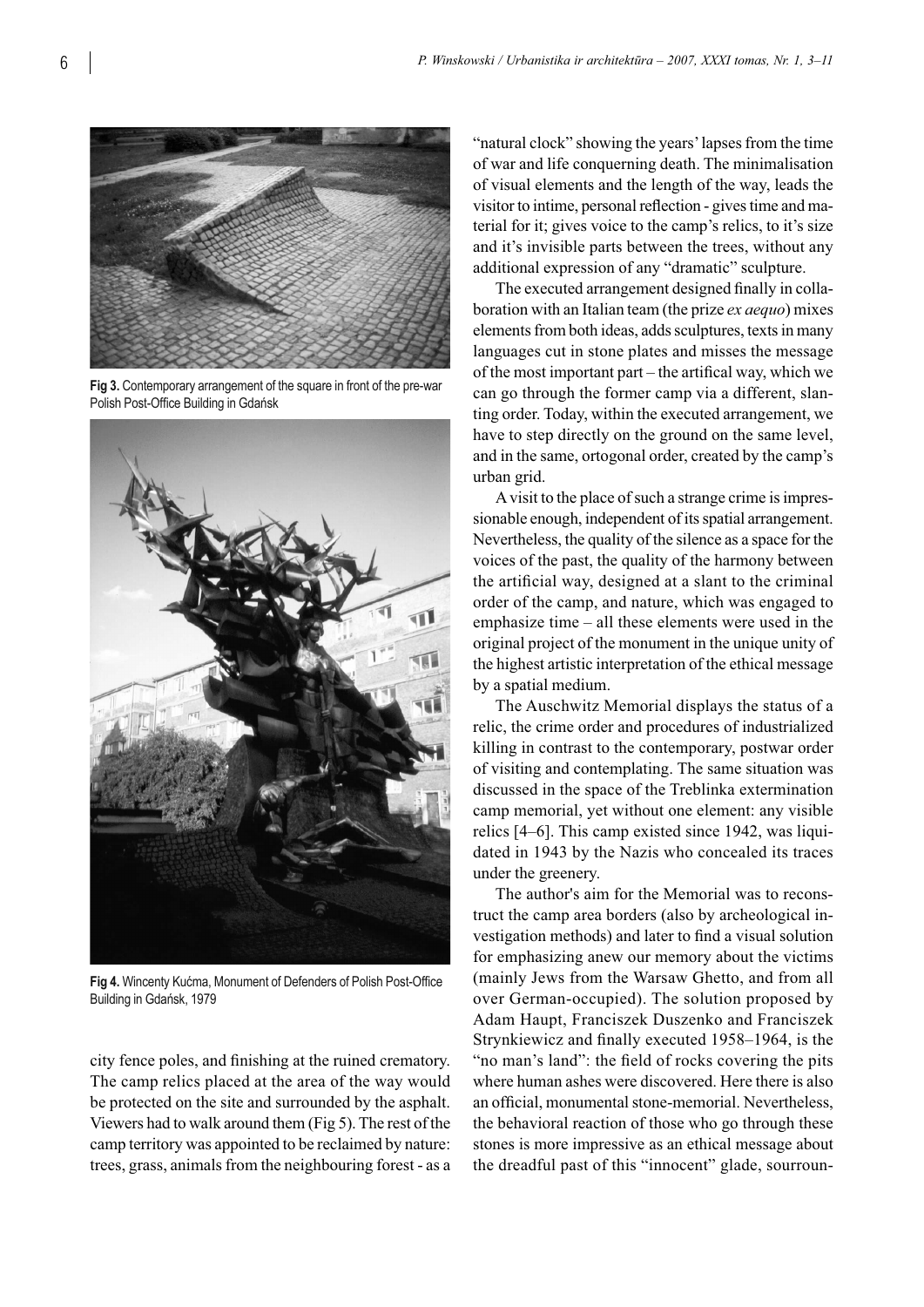ded by forest (Fig 6). The stones slacken one's pace, make walking painful by dint of permanent stumbling, compell one to pay attention to each step. This difficult (in a physical sense) walk through a large area, when each stone reminds one of the *macewa* from Jewish cementeries or parts of human corpses, deformed in some macabre way, makes this way difficult also in a moral sense as obligation to memory and warning whenever human life is threatened, and the weight of past evil is realized in our minds by the durability of the stones over the fugitive ashes.

The anti-war and anti-violence accents of Polish memorials, dedicated to the victims and soldiers of the Second World War, were approved in a common agreement between society and government. Yet this did not eliminate its selective character. Memorials built in the 1950–1970s, during the communist era, could not emphasize the memory of the victims of the Soviet presence in Poland, and the crimes of the communist regime in a public space. The first memorials executed by society to commemorate victims of the regime – shipworkers killed by the police in Gdańsk and Gdynia in December 1970 – appeared in these cities at the decennial annniversary of the events, in December 1980, as an effect of the Solidarity movement. Nevertheless, the limitations of the government's "cultural policy" – the guarding memory – the spatial-environmental qualities of both these "official" and "opposition" monuments are worth analysing according to a common criterium: as a tool of ethical message. This complex message is seen, readible, and valuated positively much longer than its past patrons' political aims, and also longer than the spontaneous mobilization of society to execute its own true memorial.

The Gdańsk 1970-year memorial was invented by a shipwork engineer Bogdan Pietruszka and Wiesùaw Szyúlak, and made from stainless steel by friends of the killed workers in 1980 [7]. Three high crosses in the square at the shipwork gate were completed by realistic bas-reliefs with the scenes of workers' everyday life by Robert Pepliński and Elžbieta Szczodrowska-Peplińska.

The unity of the message about the reinforcing of faith in human and workers' rights and the memory of victims of this faith was enhanced here by a few facets of memorial detail. The first one is a continuation of the visual character of the small-scale details of the bas-reliefs in the sculptural base of the crosses where these reliefs were mounted. The second one is a circular floor arrangement around the monument, designed by



**Fig 5.** Oskar Hansen, Zofia Hansen, Jerzy Jarnuszkiewicz, Edmund Kupiecki, Julian Pałka, Lechosław Rosiński, *Way-Monument* – project of the second stage of the international competition of the Nazi extermination camp Auschwitz-Birkenau memorial, 1958. Plan



**Fig 6.** Adam. Haupt, Franciszek Duszenko and Franciszek Strynkiewicz, the Nazi extermination camp Treblinka memorial, 1958–1964

Jacek Krenz, Szczepan Baum and Wojciech Mokwiński, where broken cobble-stones in the middle (between the bases of the crosses) places the fire, burning symbolically from the underground. The third one is an urban character of the area, when trees, shipworks facilities and buildings are seen behind the bottom parts of the crosses, with its sculptural bases and bas-reliefs. The sky is seen behind glazed steel poles on the top of the crosses. These picturesque elements, seen together with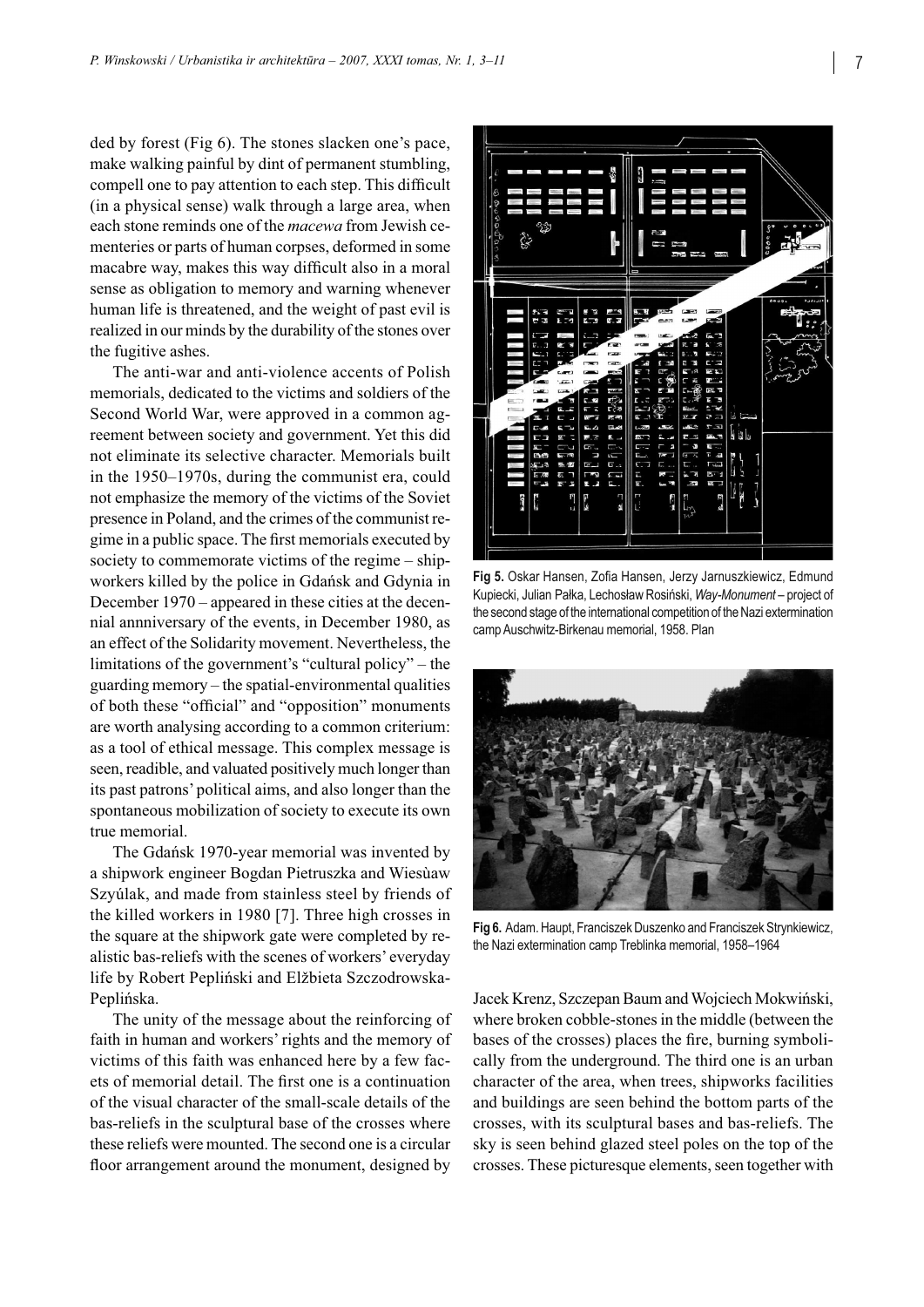

**Fig 7.** Bogdan Pietruszka, Wiesław Szyślak, bas-reliefs Robert Pepliński and Elżbieta Szczodrowska-Peplińska, collaboration Jacek Krenz, Szczepan Baum and Wojciech Mokwiński, Memorial to the shipworkers killed in 1970, Gdańsk, 1980

the accidental elements of the surroundings and the pure, Christian symbol of hope and victory over death, which is seen in front of the sky, emphasize a dual sense of this monument (Fig 7). The same interpretative trace shows the quotation (Psalm 29,11 in the translation of Czesław Miłosz), written on the stone wall as a part of the monument: "*Pan da moc swojemu ludowi. Pan da swojemu ludowi błogosławieństwo pokoju*". *God's force* will be done in our present life, and the *benediction of peace* concerns the victims of 1970. These two levels, two addresses for the contemplation and two ethical obligations are seen parallel in both ways: by a verbal sentence and in spatial solution of the monument in its unique surroundings.

The next memorial concerns an individual person and individual tragedy. Walter Benjamin, a German-Jewish philosopher, writer and journalist, killed himself in 1940 by overdosing a morphine in Portbou – a small town in Spain on the Mediterranean coast and French



**Fig 8.** Dani Karavan, Walter Benjamin Memorial in Portbou, 1993. The tunnel seen towards the bottom

border – when he lost his hope of receiving a US visa to escape from the Nazis. The visa came a few days after his death. His memorial in Portbou gives an example of a gradual narration about the ethical ways of his life and death as a medium to emphasize the most subtle general message about human life, death and literature in the 20<sup>th</sup> century architecture. The memorial was designed by a Jewish architect and artist Dani Karavan in 1993 [8–10].

Its main part is a slanting underground narrow corridor, with brown-orange clads of *corten* steel and a flight of stairs going down inside. A metal surface gives the effect of rumble when one descends. At the end of this passage we encounter a glass plate, protecting us from falling down into the sea and a rocky sea-coast (Fig 8). The end of the corridor ceiling is a few meters before the glass. We remain in the sunny, hot air, we equally cannot hear the rumble and sea-waves crashing against the rocks. We only see the dangerous waves, rocks, so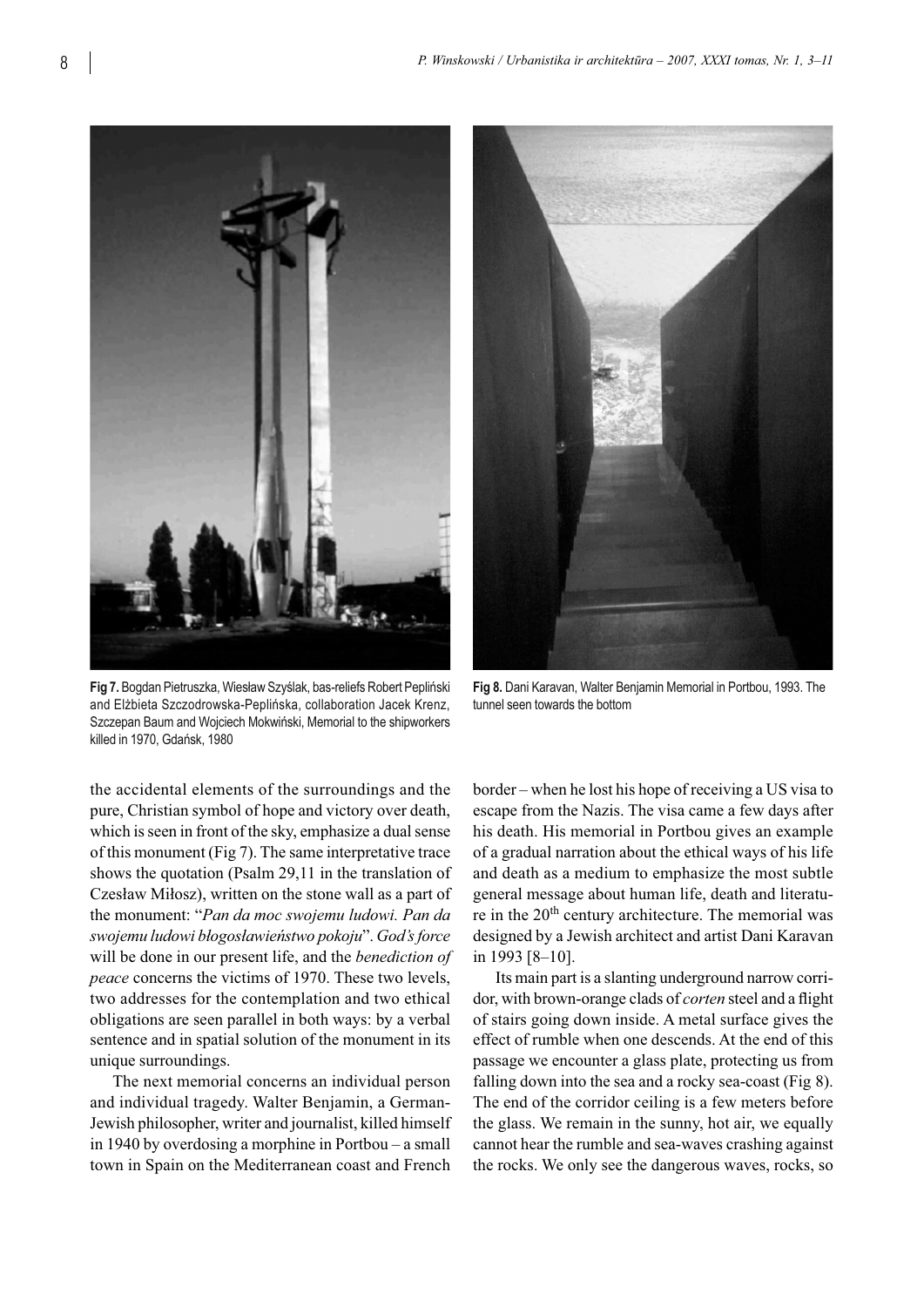we are protected by this transparent border. We don't feel the wind – often very strong at the sea cape, which we experienced before entry to the corridor. We are suddenly outside the passage, outside death (?!) in a quiet place where nothing seems really to be happening. The feeling of a nirvana-like state, after having taken morphine, is implied.

So, we finally can turn and go back: for us it is not *Einbahnstrasse*, and Portbou is not the *final station* (figures from Benjamin texts) [11, 12]. At this moment we can see that the underground passage is really a shallow dyke with a thin ceiling – not the real underground (Fig 9). We are not at the end of a serious expedition to the "heart of the Earth". The stairs go in parallel with a mountain, and over the ceiling we can see only a few small stones and poor grass. Again the noisy rumbling of our steps is not a big "return to life": it is rather a painful awakening after a busy night.

When we return back to the top platform, we see that in front of us there is something equivalent to the glass wall at the lower end of the corridor. Previously it was an invisible barrier to fluent waves – temptation to fall into endless water. Here we have smaller stones, a kind of mosaic in the rock, at the end of a metal path. The path is an extension of the direction of stairs, on the whole of 5 or 6 meters.

Dani Karavan has reconstructed the situation of an existential passage in our mind superbly: we walked step by step for a few minutes, followed by the figures from Bejnamin's texts – passages, staircases, lodges, streets, railway stations (Berlin's lodges, *Passagenwerk*, *Einbahnstrasse*). He uses spatial and accoustic tools. He engages the wind and protection against the wind – in a warm, "nice" place at the end of the corridor ("lodge with the view on the sea") – to direct our imagination.

The sequence of cadred pictures, and lack of noise with a full view – these are effects known from films. For example, in *The Last Temptation of Christ* (1988) this effect was used by Martin Scorsese: Christ on the cross sees people around Him, but He cannot hear them. In Portbou we feel the film-like arrangement, the unnatural situation of this place and these conditions ("passage" is like an artificial film scenography) together with the natural, weather factors engaged here by Karavan. We remember, that we are at the "second side" of some kind of "passage", so we know that we are still alive. Thus, at some moment we must leave Benjamin aside. We come back to our life, we meet the stone mosaic as a real, material, and very short-distanced equivalent of



**Fig 9.** Walter Benjamin Memorial in Portbou, 1993. The tunnel seen upward



**Fig 10.** Alvar Aalto, *Finlandia talo* (*Finlandia* Congress and Concert Hall in Helsinki, 1969–1975 during changing of marble plates, 1998

our previous unlimited illusions. We realize: it was easy to leave him, it was enough to turn and go upstairs.

Nevertheless, this experience is so strange, uncanny that it returns to memory. It wants to be enriched by the atmosphere of Benjamin's texts. *Post factum* we come to know that we have "overdosed on morphine" (in the sense of some unity of psychological states),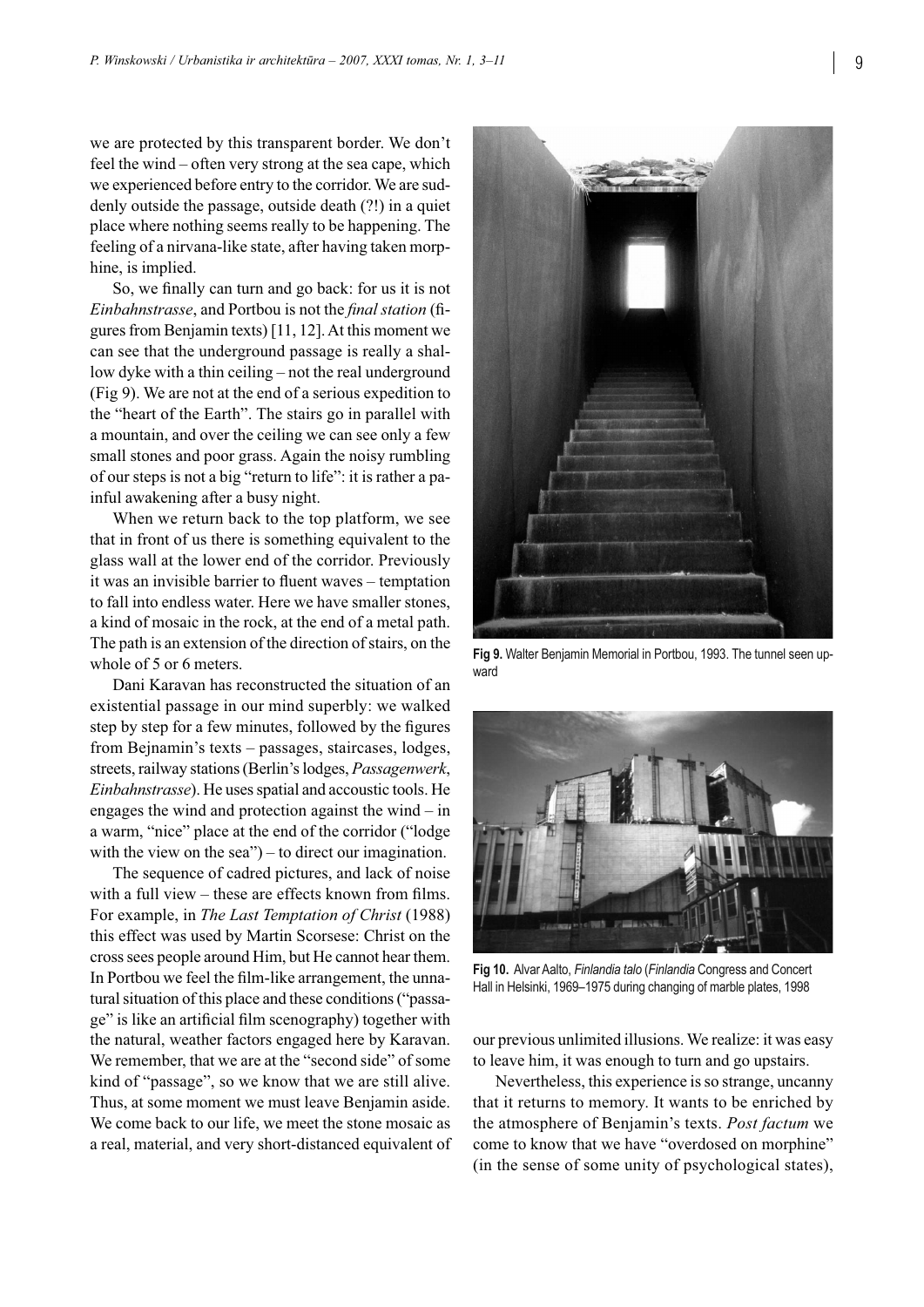

**Fig 11.** Masaaki Nishi, *Harvest* – temporal installation in Hesperian Park, in front of the *Finlandia talo building*, Helsinki, 2000

and that we "died" (in a way). We loose ourselves in this narrow, not so serious dyke, built from thin clads of steel, to generate theatrical rumbles from our steps, in this shallow underground for tourists (and Benjamin readers), in the "innocent" excursion to accompany the another's death...

The last example concerns one of temporal arrangements, executed in 2000 in the Hesperian Park in the centre of Helsinki, as a part of the celebration of the European Capital of Culture. Artists from many countries were invited there. One of them, a Japanese sculptor Masaaki Nishi, found a specific way to emphasize the lapsed time, its meaning and some existential generalization about human beings, nature and architecture [13].

The *Finlandia talo* (*Finlandia Hall*) designed by Alvar Aalto and built in 1969–1975 was cladd by carrara marble [14]. After thirty years of outdoor existence the marble plates had become porous and fallen off the wall. In 1998 they were changed, and the methods of its mounting were modernized (Fig 10). After a public discussion it was decided to use carrara marble again according to the original Aalto design, treating the *Finlandia talo* as a piece of national cultural heritage. (This building and its author were so important for Finnish culture and national ethos, that they were depicted on the 50 Finnish Mark banknote – before the introduction of the Euro).

The crumbled carrara pieces from the *Finlandia talo* were used by Masaaki Nishi. He placed them into ten huge baskets, made from steel garden netting, and mounted them in the Hesperian garden in front of this building. They look beautiful: light-grey cylinders, with delicate shadows of the netting on a violet heather in front of a high white new wall (Fig 11).

The most impressive moral meaning of this recycling idea was the title of the issue – the *Harvest* – the time when something comes to maturity, to giving fruit, to the turn of a generation, to replace elderly with novelty, to change the external surface over the permanent, deeper structure, to the eternal rhytms of nature.

This lesson of human behaviour in front of lapsed time is given by the Japanese artist, coming from a culture where continuation and permanent change is treated as a crucial fact of the universe. He used Italian stone, highly valued in cultural terms in the unique prestige of this Finnish public building. These complex factors show a lot about the human condition, not only to Finnish viewers.

The temporal character of this installation and the general contemporary situation of political independence, also in Finland, where previous Soviet pressure also stopped in the 1990s, helps to create a piece about time, the past and future in general, independent from ideological interpretation. Nevertheless, this piece engages a similar strategy of expression of the ethical message, like the above described serious memorials.

## **3. Conclusions**

I have shown the path of the turn from the strategy of strong monuments – in a direct, sculptural sense or the monumental buildings with a symbolic role played by the evident, narrative, mimetic, personificated icons of ethical messages – to the "soft" strategy which displays various environmental factors as a medium leading perceivers to a personal, ethical sphere. These last ones have also a serious, intellectual, symbolic potential, and convey to the viewer / participant the experience of being *inside* the present "problem" – which needs an individual, moral solution – not walking *around* the visually known representation of the past "problem".

In this "soft" strategy the visual qualities of a *piece* (monument or architecture) are still important, yet in an indirect way. More important is the *relationship* between the material and immaterial factors. The ethical message of such spatial arrangements moves the interest of the architectural material's qualities, from its prestige and symbolic ones to evocative and associative ones. Of course, here there is also a danger of the silly, game-like "experienced" (as in Disneyland) accent of the solution.

A parallel problem is the intellectual and emotional competence of viewers. The ones educated on interactive computer games are often uninterested and unable to understand and participate in the classical contemplation of pieces of art (according to Kant's